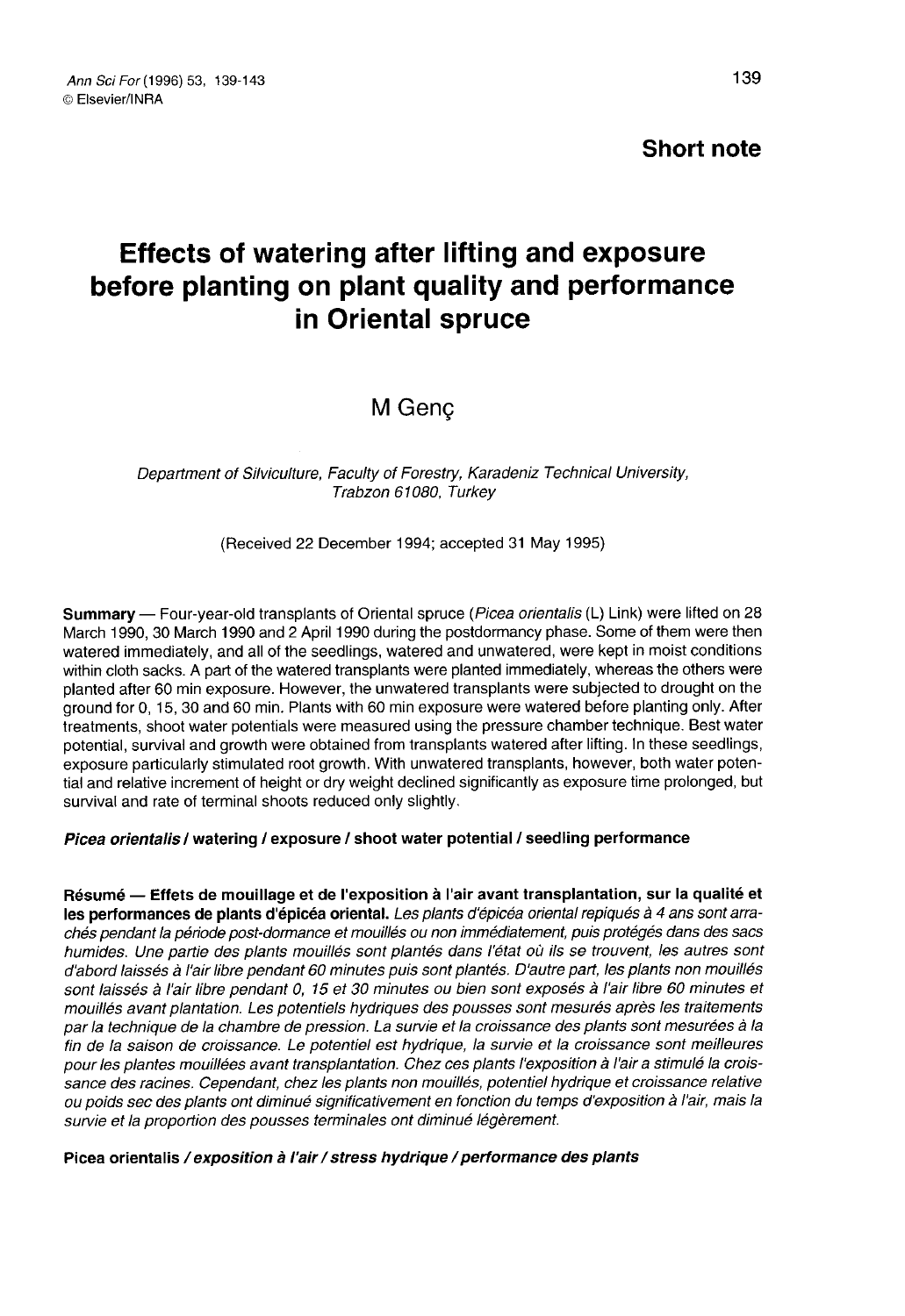# **INTRODUCTION**

Rough handling or root and/or shoot exposure to ambient conditions before planting are very important for seedling performance, because these treatments directly affect water relations and root growth capacity of stocks and increase mortality. Sharpe et al (1990) found in the 2-year-old undercut or transplanted stocks of Sitka spruce and Douglas fir that rough handling lowered root growth capacity as well as survival. Balneaves (1987) determined in macrocarpa (Cupresus macrocarpa) and radiata pine that water potential in both species declined with increased periods of root exposure. The same results were also given by Coutts (1981) for Sitka spruce. In another study, Menzies (1981) emphasized that water dipping radiata pine seedlings after exposure and just before planting decreased mortality. In radiata pine seedlings, therefore, water dipping after lifting and again before planting is recommended.

These investigations are necessary to ensure successful outplanting. However, such a study has not yet been realized in Picea orientalis. This short note describes how watering after lifting and exposure before planting affect the water potential, growth and survival of Oriental spruce transplants.

## Experimental treatments

The study was conducted at "Of Forest Nursery" located 40°59'03"N, 40°20'19"E in northeast Anatolia. Study areas were about 5 m above sea level and located on acidic soils ( $pH = 5.3$ ) with sandy loam texture. Trials were set up with 4-year-old transplants of Picea orientalis from the provenance of Cataldere-Maden as three replications in a randomized block design; that is, there were 360 plants per treatment (120 plants per block). The experiments were

established during 3 days. Thus, the first transplants were randomly lifted on 28 March 1990, and utilized in Treatments IV and VI. Likewise, 50 samples from the transplants were randomly picked out to measure the major morphological properties of stocks. Treatments I and II were established with stocks lifted on 30 March 1990. The transplants to be used in Treatments III and V were lifted on 2 April 1990. After lifting, a part of the transplants were immediately moisturized using a watering can, and all were then kept together in moist conditions in cloth sacks, after pruning the roots to a 20 cm length.

A part of the watered transplants were promptly planted (Treatment I), whereas the others were first placed on the ground for air drying for 60 min, and then planted (Treatment II). The unwatered transplants, however, were subjected to drought on the ground for 0, 15, 30 and 60 min (Treatments III, IV and V, respectively). A part of the unwatered transplants treated for 60 minutes were also moisturized using a watering can just before planting (Treatment VI). The exposure was conducted between 11:30 and 14:30 in favorable conditions, under partially cloudy skies with no wind. Air temperature and relative humidity on the ground were measured during exposure, and shoot water potentials were measured at the 5 shoot samples from each treatment by the use of the pressure chamber technique (table I). The treated seedlings were planted in the nursery at about 15 x 20 cm spacing into 25 cm deep planting holes.

# Plant performance parameters

At the end of the first growing season after planting, the rates of survival and terminal shoots were first defined, and major parameters of plant performance were measured on 90 plants from each treatment (table II). Relative increments of the height and dry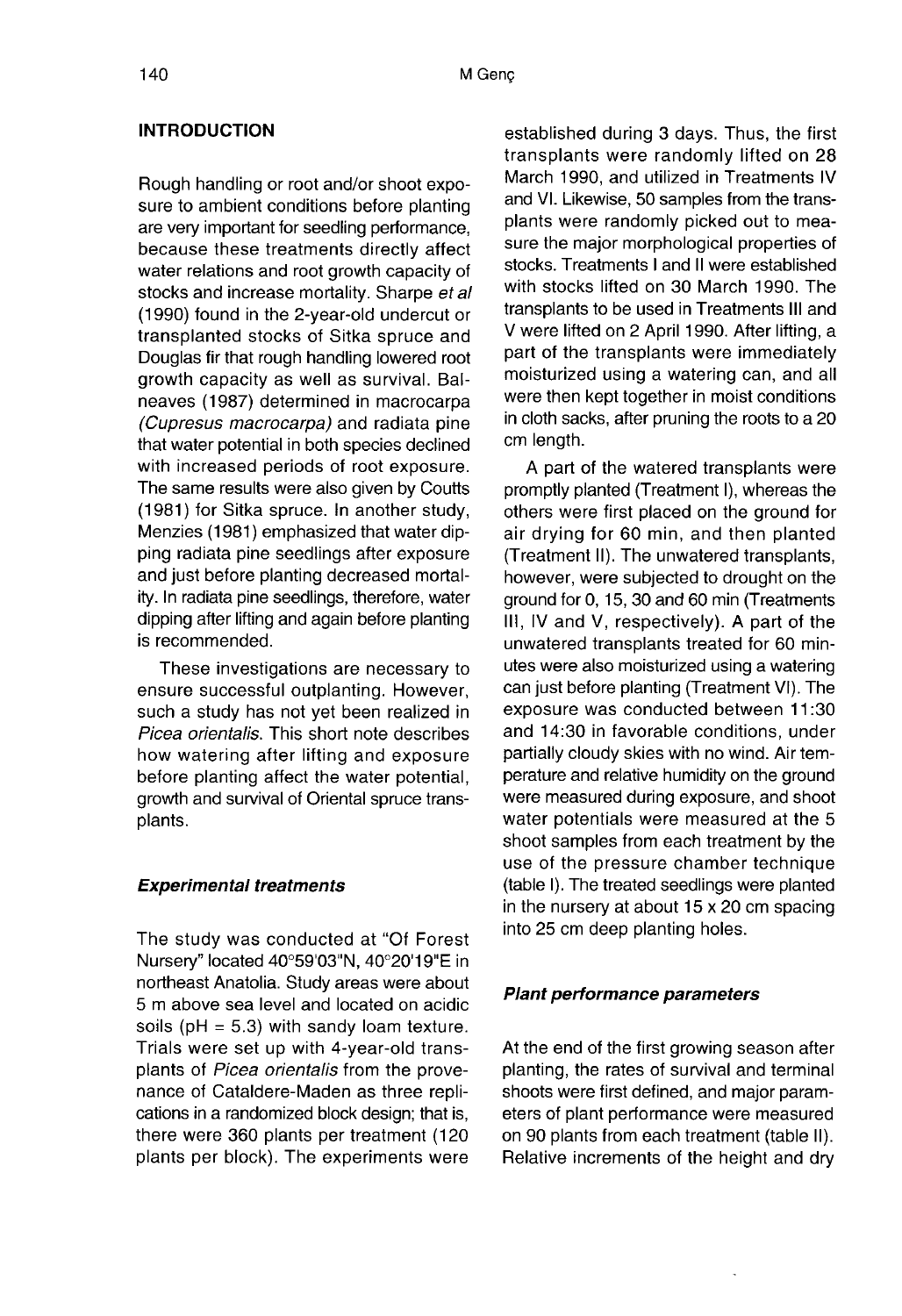Table I. Shoot water potential  $(\Psi_w)$  of treated seedlings, air temperature (Tem) and relative humidity (RH) on the ground during air drying treatments.

|                                                                                                                                                                                                                                 |         |                  |                |             |                                                    | $\sim$ $ -$ |  |  |
|---------------------------------------------------------------------------------------------------------------------------------------------------------------------------------------------------------------------------------|---------|------------------|----------------|-------------|----------------------------------------------------|-------------|--|--|
| Exposure time                                                                                                                                                                                                                   | Watered |                  | Nonwatered     |             |                                                    |             |  |  |
|                                                                                                                                                                                                                                 | 0'      | 60'              | 0'             | 15'         | 30'                                                | 60'         |  |  |
| a company company of the<br>$\Psi_{\rm w}$ (-MPa) $0.53 \pm 0.07$ <sup>a</sup> $0.75 \pm 0.06$ <sup>a</sup> $0.67 \pm 0.06$ <sup>a</sup> $3.07 \pm 0.25$ <sup>c</sup> $2.01 \pm 0.14$ <sup>b</sup> $2.88 \pm 0.15$ <sup>c</sup> |         |                  |                |             |                                                    |             |  |  |
| Tem $(^{\circ}C)$                                                                                                                                                                                                               |         | $14.60 \pm 0.07$ |                |             | $18.40 \pm 0.10$ $11.80 \pm 0.44$ $18.20 \pm 0.15$ |             |  |  |
| RH (%)                                                                                                                                                                                                                          |         | $76.70 \pm 0.60$ |                |             | $69.30 \pm 0.73$ $70.20 \pm 0.33$ $71.30 \pm 0.33$ |             |  |  |
|                                                                                                                                                                                                                                 |         |                  | <b>Service</b> | $1.1 - 1.1$ |                                                    |             |  |  |

abc Means followed by the same letter are not significantly different ( $P \le 0.05$ ).

Table II. Mean values of various growth parameters of the stocks in different treatments.

| -----             |                    |                   |                    |                    |                    |                    |  |
|-------------------|--------------------|-------------------|--------------------|--------------------|--------------------|--------------------|--|
| Properties/       |                    | Watered           | Nonwatered         |                    |                    |                    |  |
| Exposure time     | 0'                 | 60'               | 0'                 | 15'                | 30'                | 60'                |  |
| Survival (%)      | 0.99a              | 1.00a             | 0.97 <sub>ab</sub> | 0.86 <sup>b</sup>  | 0.91 <sup>b</sup>  | 0.87 <sup>b</sup>  |  |
| TSO (%)           | 0.99a              | 0.99ab            | 0.96ab             | 0.96 <sup>ab</sup> | 0.92 <sub>b</sub>  | 0.94 <sup>b</sup>  |  |
| Height (cm)       | 24.00a             | 22.60a            | 22.60ª             | 22.70a             | 22.70a             | 25.10a             |  |
| Ht increment (cm) | $5.10^{ab}$        | 5.70a             | 4.20 <sub>pc</sub> | 3.70 <sub>cd</sub> | 3.60 <sub>cd</sub> | 3.20 <sup>d</sup>  |  |
| RHI (%)           | 0.27ab             | 0.31a             | 0.23 <sub>pc</sub> | 0.20 <sub>cd</sub> | 0.19 <sup>cd</sup> | 0.16 <sup>d</sup>  |  |
| Diameter (mm)     | 8.80ab             | 9.10a             | 8.00 <sup>b</sup>  | 8.00 <sup>b</sup>  | 7.90 <sup>b</sup>  | 8.20 <sup>b</sup>  |  |
| Shoot dry wt (g)  | 17.10 <sup>a</sup> | 16.27a            | 15.13a             | 14.02 <sup>a</sup> | 13.32a             | 13.08a             |  |
| Root dry wt (g)   | 5.28 <sup>a</sup>  | 8.12 <sup>b</sup> | 3.96c              | 4.21ac             | 3.75c              | 3.64c              |  |
| Total dry wt (g)  | 2.38ab             | 24.39a            | 19.09bc            | $18.23^{bc}$       | 17.07 <sup>c</sup> | 16.72 <sup>c</sup> |  |
| RSI (%)           | 0.74a              | 0.65a             | 0.54a              | 0.42a              | 0.35a              | 0.33a              |  |
| RRI (%)           | 0.40 <sup>b</sup>  | 1.15a             | 0.14c              | $0.24$ bc          | 0.08 <sub>c</sub>  | 0.03c              |  |
| RTI (%)           | 0.64ab             | 0.79a             | $0.43$ bc          | 0.38 <sub>bc</sub> | 0.28c              | 0.25c              |  |

TSO: terminal shoot occurrence; RHI: relative height increment; RSI: relative shoot dry weight increment; RRI: relative root dry weight increment; RTI: relative total dry weight increment. Means for a given parameter differ significantly  $(P \le 0.05)$  when followed by a different letter.

weight of transplants were then calculated. Proportional data were transformed to carry out ANOVA using the Arcsin  $(P)^{1/2}$  method. Relative increment data were also transformed, multiplying with the mean values

determined on 4-year-old transplants (Kalipsiz, 1981). Statistical analysis was carried out on the data using the randomized blocks ANOVA and Duncan's multiple range test at the probability level of  $\leq 0.05$  (table II).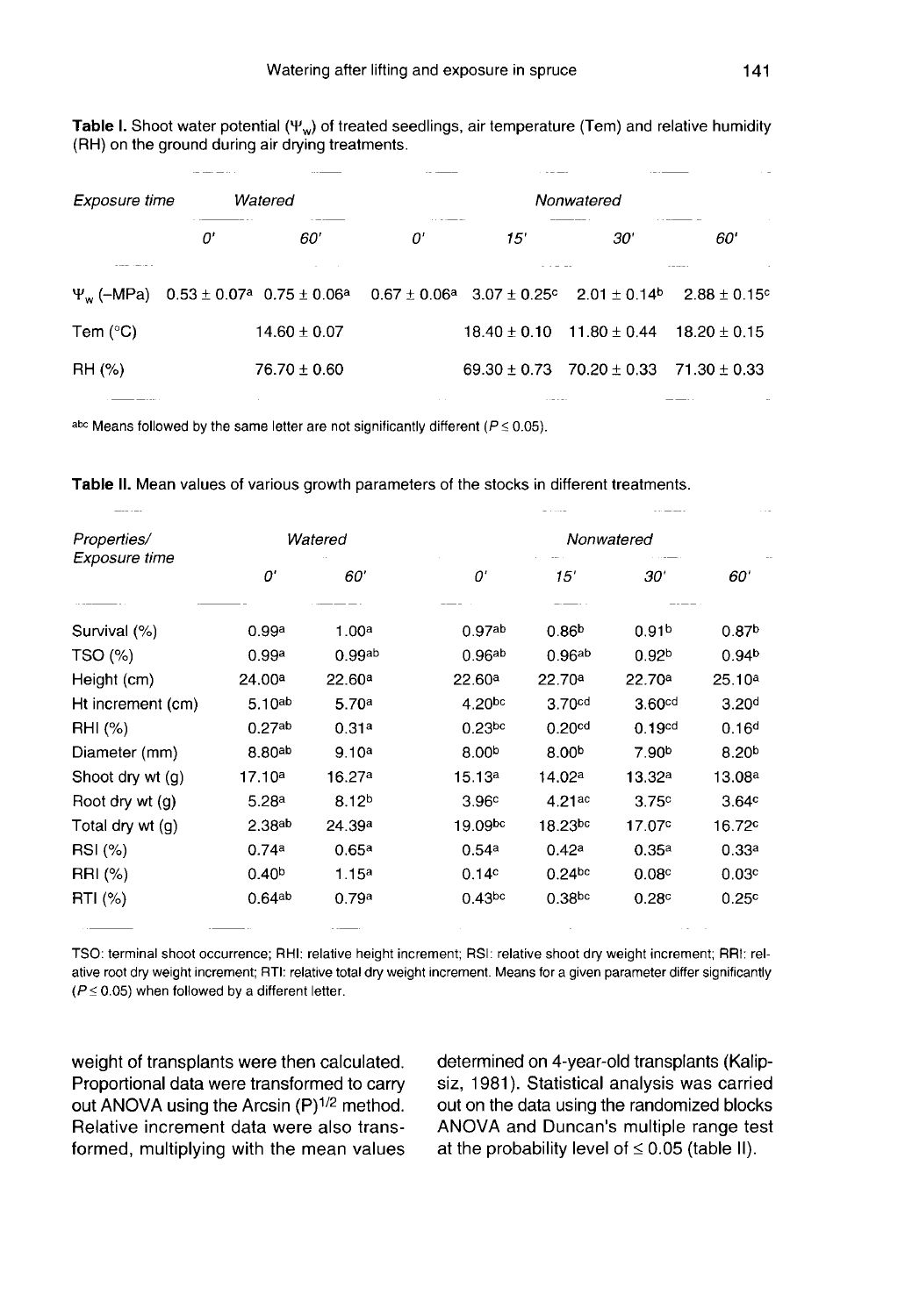#### RESULTS AND DISCUSSION

Average shoot water potential measured after Treatments ranged from -0.53 to -3.07 MPa. There were no marked differences between Treatments I, II and III, but differences between the others were statistically significant at the least  $P \le 0.05$  confidence level. The same results were determined for the growth parameters of transplants, except for survival and the rate of terminal shoot occurrence. Best water potential  $(-0.53$  and  $-0.75$ MPa), survival (99 and 1.00%) and growth were obtained from transplants watered after lifting. In these seedlings, exposure to ambient conditions particularly stimulated root growth. Transplants in Treatment II gave a higher root increment (1.15%) than saplings in all the remaining treatments (table II).

With unwatered transplants, however, shoot water potential  $(\Psi_w)$  decreased, depending on high temperature and on low relative humidity during air drying. Thus,  $\Psi_w$ in Treatment IV was lower than in Treatments V or VI (table I). Hence, both the survival and relative increment of height or dry weight declined significantly, as  $\Psi_w$  diminished, but the rate of terminal shoot decreased only slightly (table II).

Results from this study indicate that performance of the Picea orientalis transplants watered after lifting differed markedly from unwatered saplings of the same species, and with watered transplants air drying before planting for 60 min stimulate root growth. When considering the results of some similar studies, this is not a surprising result. Thus, Cleary and Zaerr (1980) suggest that the bare-root seedlings of the Douglas fir and the ponderosa pine should have a water potential of greater than  $-0.5$ MPa in order to avoid low survival and poor growth. The same results have also been established for radiata pine stocks (Rook and Menzies, 1981). Likewise, for the Sitka spruce transplants, Coutts (1981) emphasizes that "Exposure of the root caused a

faster decrease in fine root moisture content than exposure of the shoot". In loblolly pine as well, survival, height and root growth potential significantly decreased as exposure time before planting was extended (Feret et al, 1985). Balneaves (1987) reported, however, that root growth capacity of macrocarpa seedlings was not affected by the length of root exposure.

In the present study, transplants were not washed after lifting or before drying treatments; that is, transplants had soil or soil particles around their root systems, so that fine roots probably did not suffer large-scale damage during exposure. Thus, shoot water potential in Treatment II was reduced to only -0.75 MPa since watering after lifting had increased shoot and root water potentials and prevented water losses during handling. Note that the shoot water potential level is in agreement with ideal water stress not having a limiting factor for physiological processes (Cleary and Zaerr, 1984).

In conclusion, water stress which does not limit the physiological processes and does not destroy the fine roots on a largescale has probably particularly stimulated the root growth. The planting success of the transplants in Treatment II should not be rejected, considering that if the water potential is sufficient, fine roots would not suffer significant damage by drying treatment under the auspices of soil around the root system. Even root growth may be promoted by subjecting them to drought, or short-term exposure may not affect the root growth of Oriental spruce stocks as determined in macrocarpa seedlings (Balneaves, 1987). Hence, new studies must be conducted in the Oriental spruce.

## REFERENCES

Balneaves JM (1987) Root growth capacity of Cupre- sus macrocarpa and Pinus radiata seedlings. NZ Forestry 8